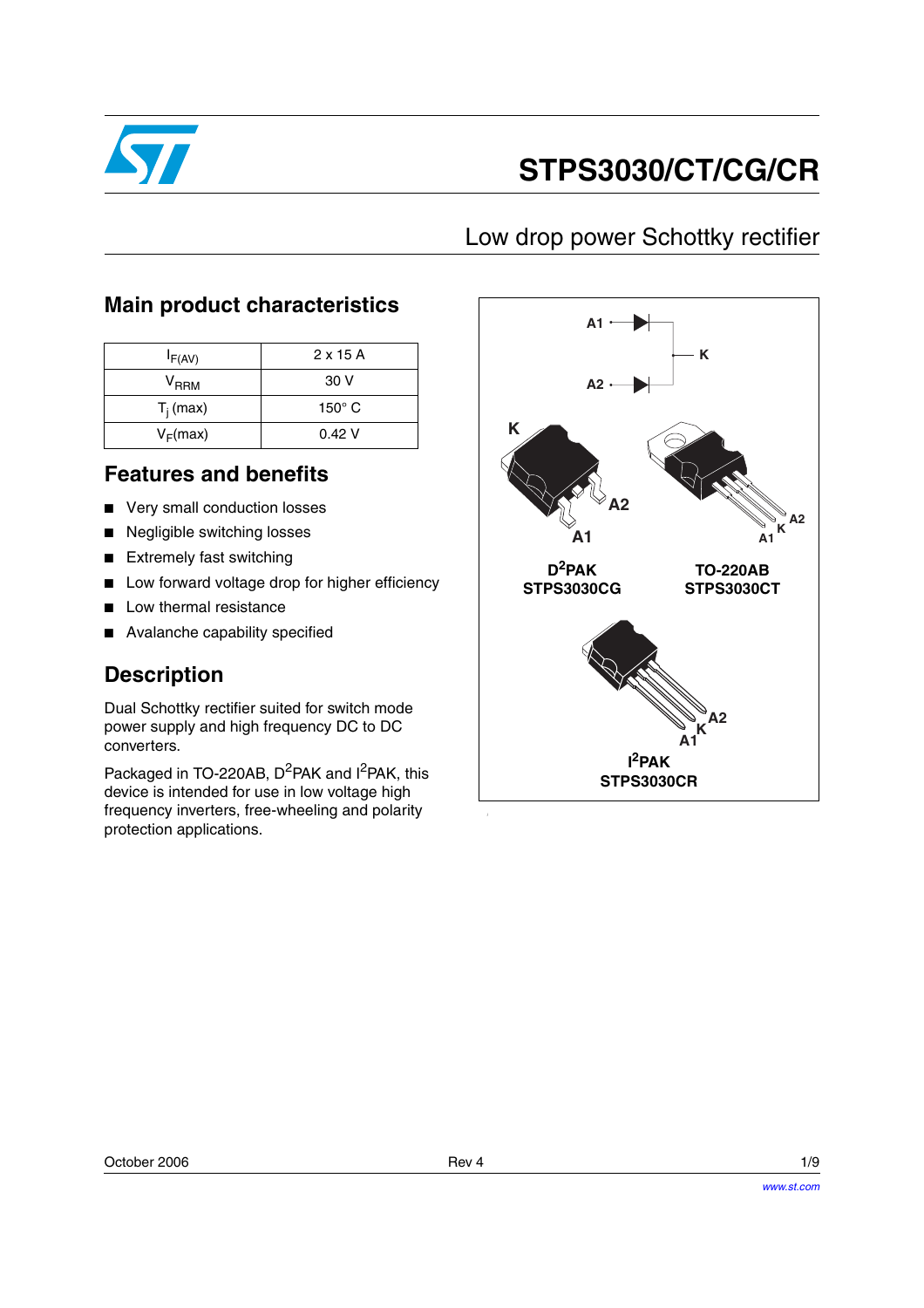# **1 Characteristics**

| Symbol           | <b>Parameter</b>                                                                | <b>Value</b>                             | Unit                         |                 |             |
|------------------|---------------------------------------------------------------------------------|------------------------------------------|------------------------------|-----------------|-------------|
| $V_{RRM}$        | Repetitive peak reverse voltage                                                 |                                          |                              | 30              | v           |
| $I_{F(RMS)}$     | <b>RMS</b> forward current                                                      |                                          |                              | 30              | A           |
|                  |                                                                                 | $T_c = 135^\circ \text{ C}$ Per diode    |                              | 15              | A           |
| $I_{F(AV)}$      | Average forward current                                                         | $\delta = 0.5$                           | Per device                   | 30              |             |
| $I_{FSM}$        | Surge non repetitive forward current                                            | $t_0$ = 10 ms sinusoidal                 |                              | 250             | A           |
| <sup>I</sup> RRM | Peak repetitive reverse current                                                 |                                          | $t_0 = 2$ µs square F= 1 kHz | 1               | A           |
| <b>IRSM</b>      | Non repetitive peak reverse current                                             | $t_p = 100$ µs square                    |                              | 3               | A           |
| $P_{ARM}$        | Repetitive peak avalanche power                                                 | $t_0 = 1 \,\mu s \quad T_i = 25^\circ C$ |                              | 4100            | W           |
| $T_{\text{stg}}$ | Storage temperature range                                                       |                                          |                              | $-65$ to $+150$ | °C          |
| $T_i$            | Maximum operating junction temperature (1)                                      |                                          |                              | 150             | $^{\circ}C$ |
| dV/dt            | Critical rate of rise of reverse voltage (rated $V_B$ , T <sub>i</sub> = 25° C) |                                          |                              | 10000           | $V/\mu s$   |

#### Table 1. Absolute ratings (limiting values, per diode)

1.  $\frac{dPtot}{dTj} < \frac{1}{Rth(j-a)}$  condition to avoid thermal runaway for a diode on its own heatsink

#### Table 2. **Thermal resistance**

| <b>Symbol</b> | <b>Parameter</b>                                                    | Value     | Unit |               |
|---------------|---------------------------------------------------------------------|-----------|------|---------------|
|               | Junction to case TO-220AB - D <sup>2</sup> PAK - I <sup>2</sup> PAK | Per diode | 1.2  |               |
| $R_{th(j-c)}$ |                                                                     | Total     | 0.8  | $\degree$ C/W |
| $R_{th(c)}$   |                                                                     | Coupling  | 0.4  |               |

#### Table 3. Static electrical characteristics (per diode)

| Symbol                                                | <b>Parameter</b>      | <b>Test conditions</b> |                 | Min. | Typ. | Max. | Unit |
|-------------------------------------------------------|-----------------------|------------------------|-----------------|------|------|------|------|
| $I_{R}^{(1)}$<br>Reverse leakage current              |                       | $T_i = 25^\circ$ C     | $V_R = V_{RRM}$ |      | 0.23 | 1.0  | mΑ   |
|                                                       | $T_i = 125^{\circ} C$ |                        |                 | 125  | 180  |      |      |
| V <sub>E</sub> <sup>(1)</sup><br>Forward voltage drop | $T_i = 25^\circ$ C    | $I_F = 15 A$           |                 | 0.44 | 0.49 |      |      |
|                                                       |                       | $T_i = 125^{\circ} C$  | $I_F = 15 A$    |      | 0.36 | 0.40 | v    |
|                                                       |                       | $T_i = 25^\circ$ C     | $I_F = 30 A$    |      | 0.53 | 0.58 |      |
|                                                       |                       | $T_i = 125^\circ$ C    | $I_F = 30 A$    |      | 0.49 | 0.53 |      |

<span id="page-1-0"></span>1. Pulse test: tp =  $380 \,\mu s$ ,  $\delta < 2\%$ 

To evaluate the conduction losses use the following equation:

 $P = 0.26 \times I_{F(AV)} + 0.0107 I_{F}^{2}$ (RMS)

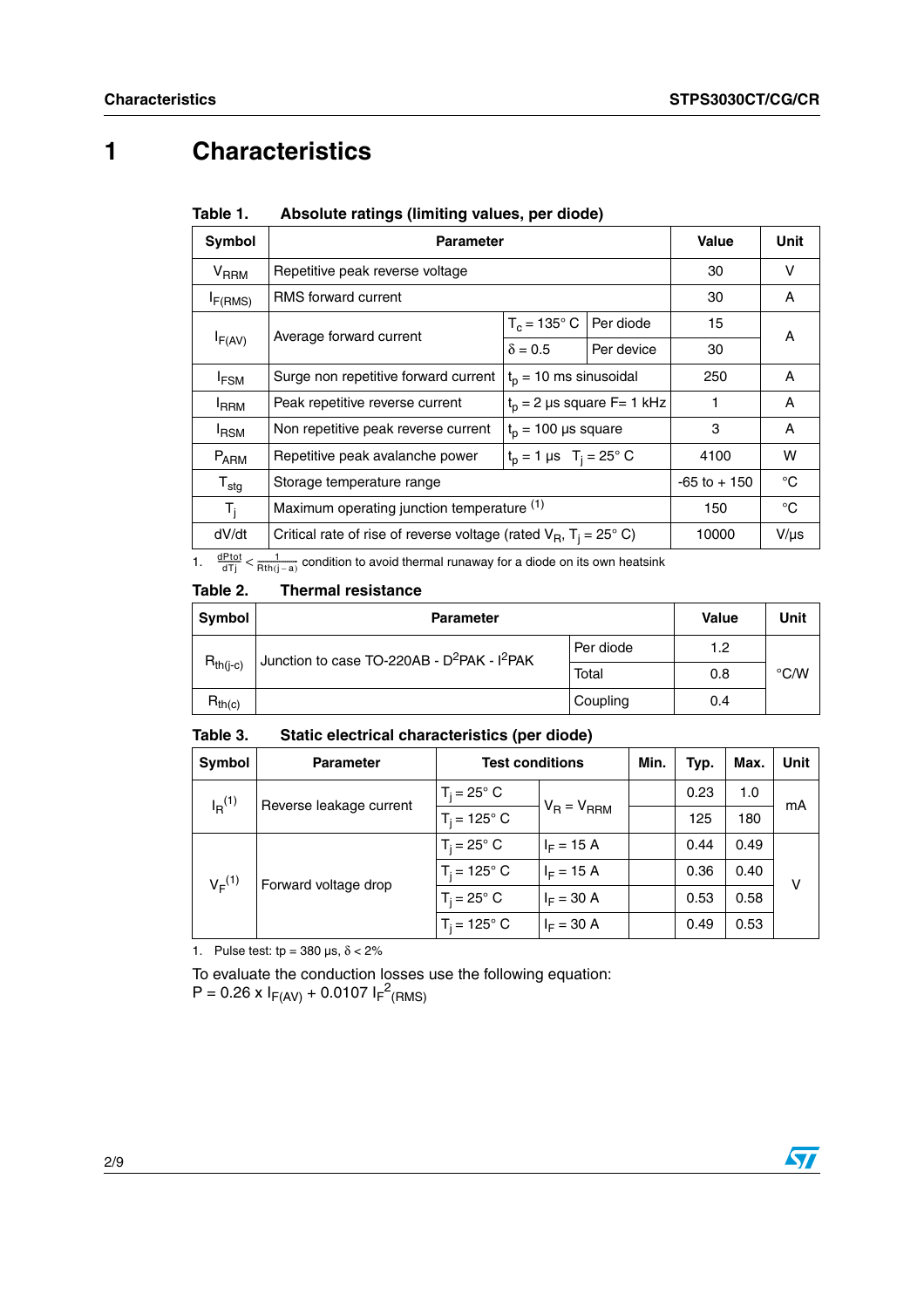#### **0 1 2 3 4 5 6 7 8 9 10 0 2 4 6 8 10 12 14 16 18 20**  $I_{F(av)}(A)$ **P(W)**  $\delta = 0.05$   $\lambda$   $\delta = 0.1$   $\delta = 0.2$   $\delta = 0.5$  $δ = 1$ T  $\frac{\delta = \text{tp/T} \quad \text{18}}{\text{16}}$  **0**<br>16 18 20

### **Figure 1. Conduction losses versus average current**





 **Figure 3. Normalized avalanche power derating versus pulse duration**

**Figure 4. Normalized avalanche power derating versus junction temperature**



 **Figure 5. Non repetitive surge peak forward current versus overload duration (maximum values)** 

**Figure 6. Relative variation of thermal impedance junction to case versus pulse duration** 

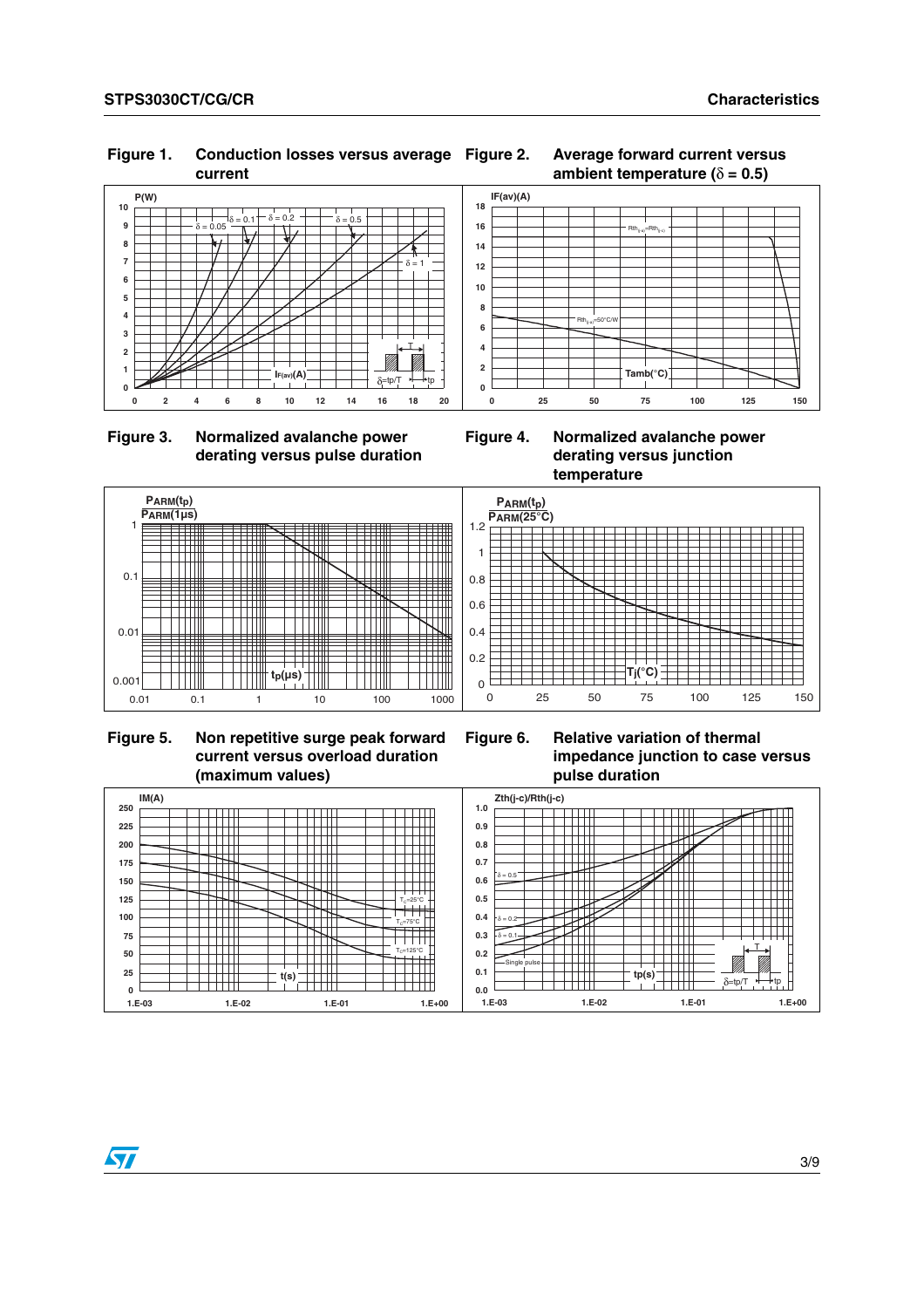F=1MHz  $V_{\rm osc}$ =30mV Tj  $=25^{\circ}C$ 

### **Figure 7. Reverse leakage current versus reverse voltage applied (typical values)**





**Figure 10. Thermal resistance junction to ambient versus copper surface under tab (epoxy printed board FR4, Cu = 35 µm)**



### **Figure 8. Junction capacitance versus reverse voltage applied (typical values)**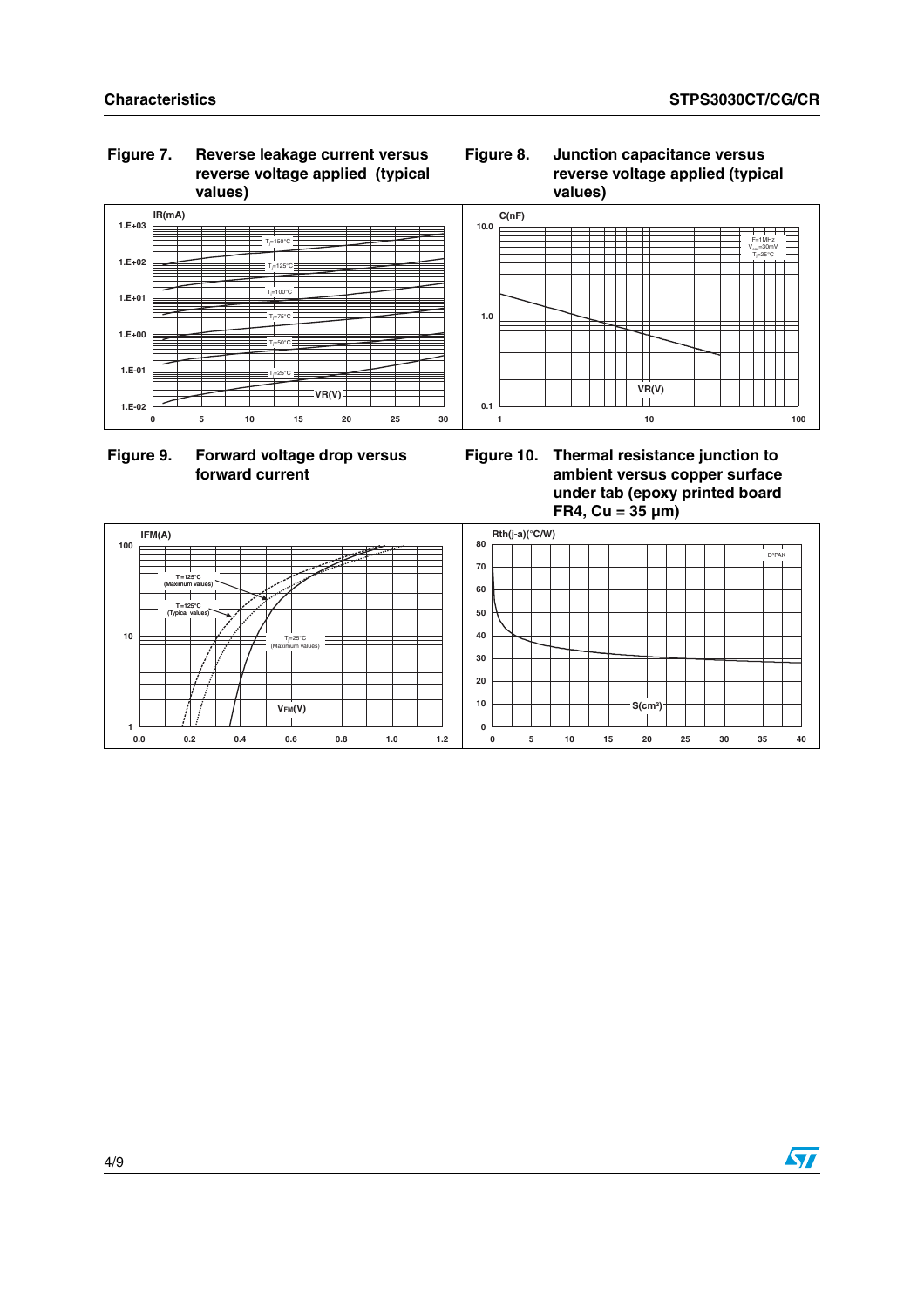# **2 Package information**

- Epoxy meets UL94, V0
- Cooling method: C
- Recommended torque value: 0.55 Nm
- Maximum torque value: 0.70 Nm

Table 4. **I<sup>2</sup>PAK dimensions** 

|                                                                                                                   |                       |                | <b>Dimensions</b>  |       |               |       |  |
|-------------------------------------------------------------------------------------------------------------------|-----------------------|----------------|--------------------|-------|---------------|-------|--|
|                                                                                                                   |                       | Ref.           | <b>Millimeters</b> |       | <b>Inches</b> |       |  |
| nto ato<br><u>um</u>                                                                                              |                       |                | Min.               | Max.  | Min.          | Max.  |  |
|                                                                                                                   | Α                     | A              | 4.40               | 4.60  | 0.173         | 0.181 |  |
| Ė                                                                                                                 | c2                    | A <sub>1</sub> | 2.40               | 2.72  | 0.094         | 0.107 |  |
| L2                                                                                                                |                       | b              | 0.61               | 0.88  | 0.024         | 0.035 |  |
|                                                                                                                   |                       | b1             | 1.14               | 1.70  | 0.044         | 0.067 |  |
|                                                                                                                   | D                     | C              | 0.49               | 0.70  | 0.019         | 0.028 |  |
| Ŧ                                                                                                                 |                       | c2             | 1.23               | 1.32  | 0.048         | 0.052 |  |
| L1                                                                                                                | $\overrightarrow{A1}$ | D              | 8.95               | 9.35  | 0.352         | 0.368 |  |
| b1<br>÷<br>$\mathbf{I}$<br>ю                                                                                      |                       | e              | 2.40               | 2.70  | 0.094         | 0.106 |  |
| L                                                                                                                 |                       | e1             | 4.95               | 5.15  | 0.195         | 0.203 |  |
| $\hspace{0.01in} \hspace{0.01in} \hspace{0.01in} \hspace{0.01in} \hspace{0.01in} \hspace{0.01in} \hspace{0.01in}$ |                       | E              | 10                 | 10.40 | 0.394         | 0.409 |  |
| $\overline{a}$<br>$\rightarrow$<br>$\overrightarrow{e}$                                                           | C                     | L              | 13                 | 14    | 0.512         | 0.551 |  |
| e <sub>1</sub>                                                                                                    |                       | L1             | 3.50               | 3.93  | 0.138         | 0.155 |  |
|                                                                                                                   |                       | L2             | 1.27               | 1.40  | 0.050         | 0.055 |  |

T

 $\overline{\mathsf{r}}$ 

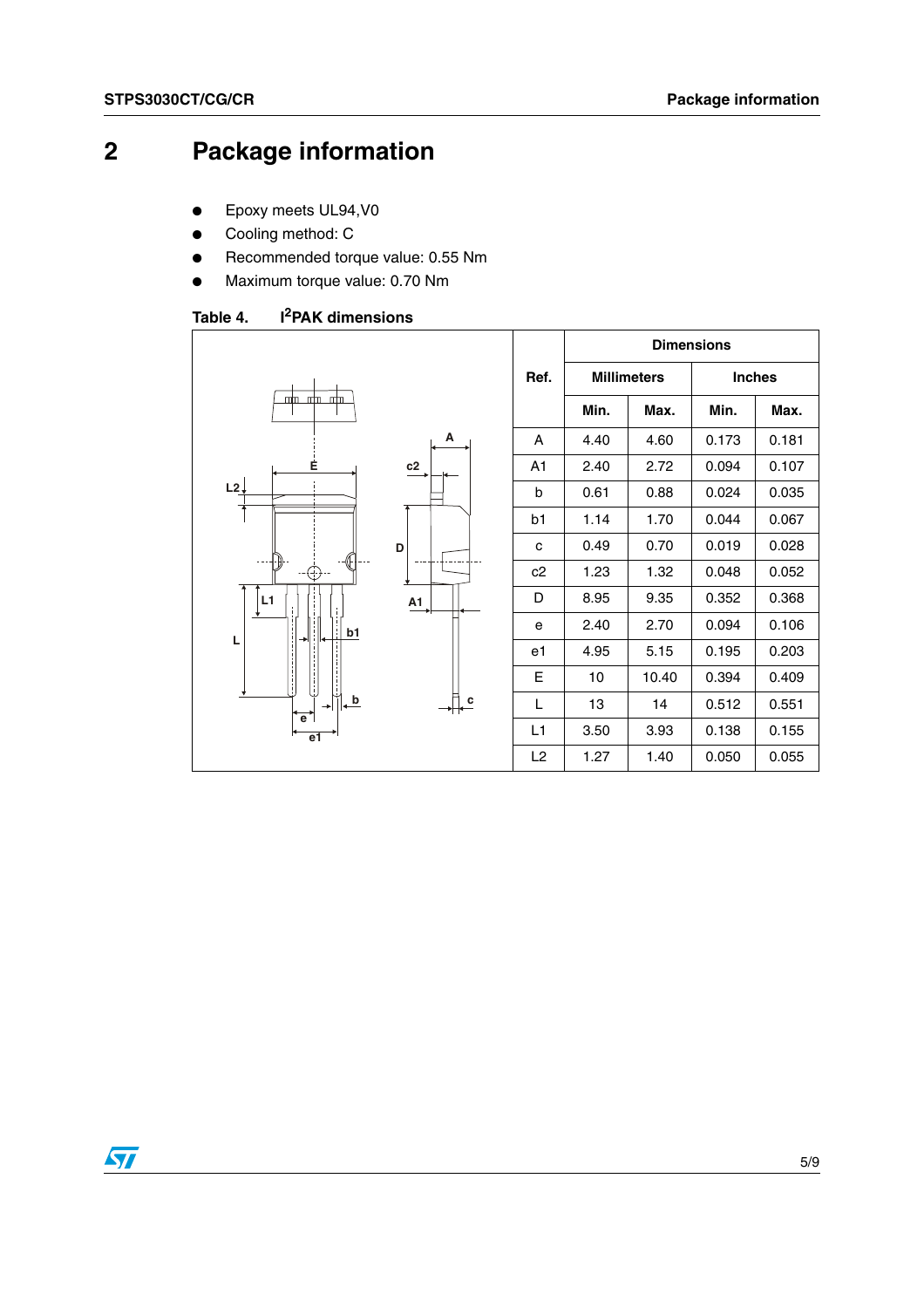|                                    |                |             |                    | <b>Dimensions</b> |               |
|------------------------------------|----------------|-------------|--------------------|-------------------|---------------|
|                                    | Ref            |             | <b>Millimeters</b> |                   | <b>Inches</b> |
|                                    |                | Min.        | Max.               | Min.              | Max.          |
|                                    | A              | 4.40        | 4.60               | 0.173             | 0.181         |
| Ė<br>C2<br>L2<br>D                 | A <sub>1</sub> | 2.49        | 2.69               | 0.098             | 0.106         |
|                                    | A2             | 0.03        | 0.23               | 0.001             | 0.009         |
|                                    | B              | 0.70        | 0.93               | 0.027             | 0.037         |
| L<br>Œ                             | B <sub>2</sub> | 1.14        | 1.70               | 0.045             | 0.067         |
| L <sub>3</sub><br>A1               | $\mathsf{C}$   | 0.45        | 0.60               | 0.017             | 0.024         |
| B2                                 | C <sub>2</sub> | 1.23        | 1.36               | 0.048             | 0.054         |
| $\sf R$<br>$C_{\rightarrow}$<br>B. | D              | 8.95        | 9.35               | 0.352             | 0.368         |
| G                                  | E              | 10.00       | 10.40              | 0.393             | 0.409         |
| A2                                 | G              | 4.88        | 5.28               | 0.192             | 0.208         |
|                                    | L              | 15.00       | 15.85              | 0.590             | 0.624         |
| M<br>V <sub>2</sub>                | L2             | 1.27        | 1.40               | 0.050             | 0.055         |
| * FLAT ZONE NO LESS THAN 2mm       | L3             | 1.40        | 1.75               | 0.055             | 0.069         |
|                                    | M              | 2.40        | 3.20               | 0.094             | 0.126         |
|                                    | R              |             | 0.40 typ.          |                   | 0.016 typ.    |
|                                    | V <sub>2</sub> | $0^{\circ}$ | $8^\circ$          | $0^{\circ}$       | $8^\circ$     |

**Table 5. D2PAK dimensions**

**Figure 11. Footprint (dimensions in millimeters)**



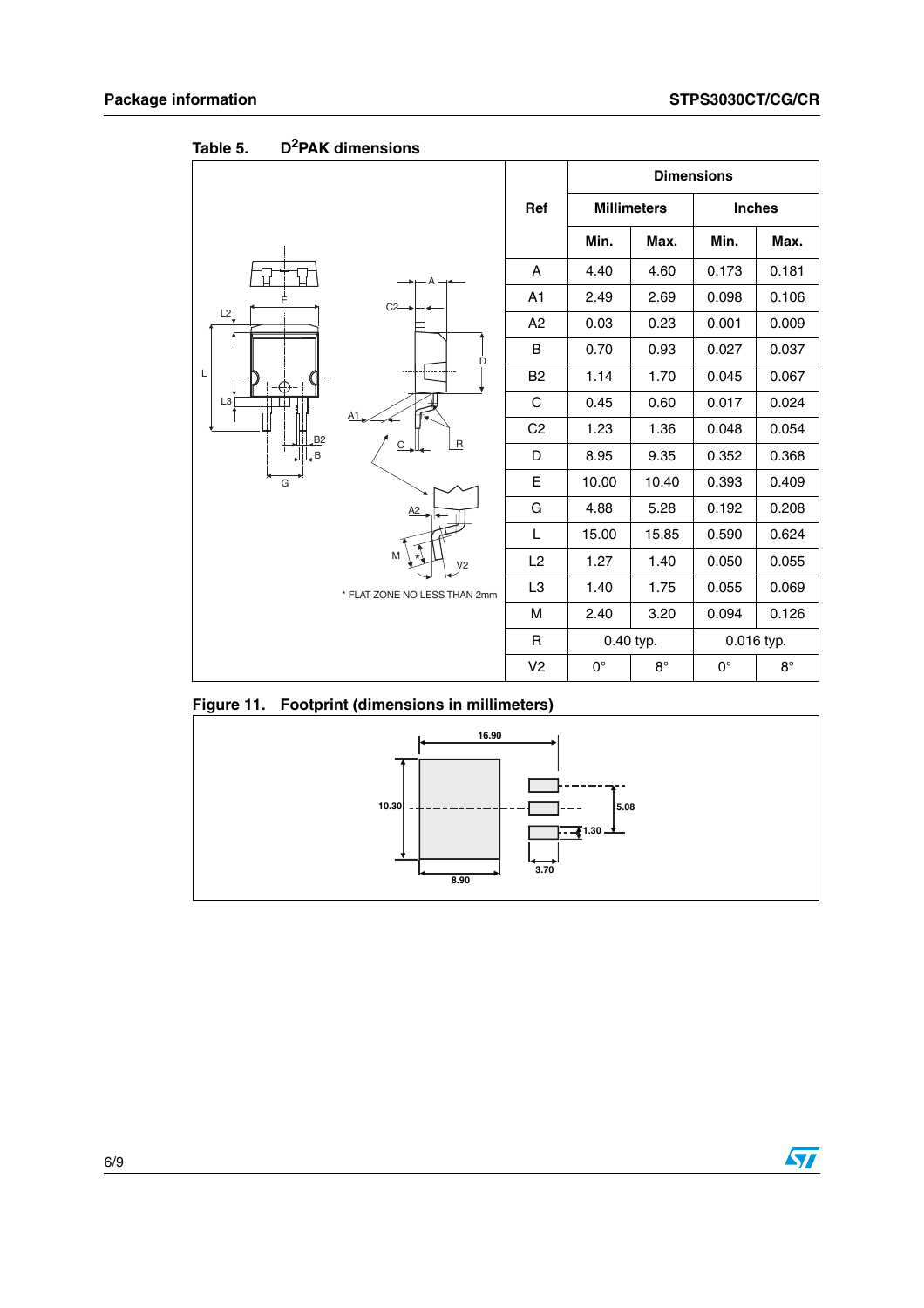|                                                                                                         |                                                                                                                               |                |           | <b>Dimensions</b>  |               |            |
|---------------------------------------------------------------------------------------------------------|-------------------------------------------------------------------------------------------------------------------------------|----------------|-----------|--------------------|---------------|------------|
|                                                                                                         |                                                                                                                               | Ref            |           | <b>Millimeters</b> | <b>Inches</b> |            |
|                                                                                                         |                                                                                                                               |                | Min.      | Max.               | Min.          | Max.       |
|                                                                                                         |                                                                                                                               | Α              | 4.40      | 4.60               | 0.173         | 0.181      |
|                                                                                                         |                                                                                                                               | C              | 1.23      | 1.32               | 0.048         | 0.051      |
| H2                                                                                                      |                                                                                                                               | D              | 2.40      | 2.72               | 0.094         | 0.107      |
| $\overset{\text{Dia}}{\leftrightarrow}$<br>↓                                                            |                                                                                                                               | E              | 0.49      | 0.70               | 0.019         | 0.027      |
| $\frac{15}{1}$<br>L6<br>L2<br>$F_{\underline{2}}$<br>$\frac{D}{\sqrt{2}}$<br>∫L9<br>F1<br>L4<br>$F_{+}$ | $\mathsf{L}7$                                                                                                                 | F              | 0.61      | 0.88               | 0.024         | 0.034      |
|                                                                                                         |                                                                                                                               | F1             | 1.14      | 1.70               | 0.044         | 0.066      |
|                                                                                                         |                                                                                                                               | F <sub>2</sub> | 1.14      | 1.70               | 0.044         | 0.066      |
|                                                                                                         |                                                                                                                               | G              | 4.95      | 5.15               | 0.194         | 0.202      |
|                                                                                                         |                                                                                                                               | G <sub>1</sub> | 2.40      | 2.70               | 0.094         | 0.106      |
|                                                                                                         |                                                                                                                               | H2             | 10        | 10.40              | 0.393         | 0.409      |
| $G_1$                                                                                                   | $\begin{array}{c}\n\mid M \\ \hline\n\uparrow \downarrow \downarrow \\ \hline\n\downarrow \downarrow \downarrow\n\end{array}$ | L2             | 16.4 typ. |                    | 0.645 typ.    |            |
| $\overline{G}$                                                                                          |                                                                                                                               | L4             | 13        | 14                 | 0.511         | 0.551      |
|                                                                                                         |                                                                                                                               | L <sub>5</sub> | 2.65      | 2.95               | 0.104         | 0.116      |
|                                                                                                         |                                                                                                                               | L <sub>6</sub> | 15.25     | 15.75              | 0.600         | 0.620      |
|                                                                                                         |                                                                                                                               | L7             | 6.20      | 6.60               | 0.244         | 0.259      |
|                                                                                                         |                                                                                                                               | L9             | 3.50      | 3.93               | 0.137         | 0.154      |
|                                                                                                         |                                                                                                                               | M              |           | 2.6 typ.           |               | 0.102 typ. |
|                                                                                                         |                                                                                                                               | Diam           | 3.75      | 3.85               | 0.147         | 0.151      |

Table 6. **Table 6. TO-220AB dimensions**

In order to meet environmental requirements, ST offers these devices in ECOPACK® packages. These packages have a lead-free second level interconnect. The category of second level interconnect is marked on the package and on the inner box label, in compliance with JEDEC Standard JESD97. The maximum ratings related to soldering conditions are also marked on the inner box label. ECOPACK is an ST trademark. ECOPACK specifications are available at: www.st.com.

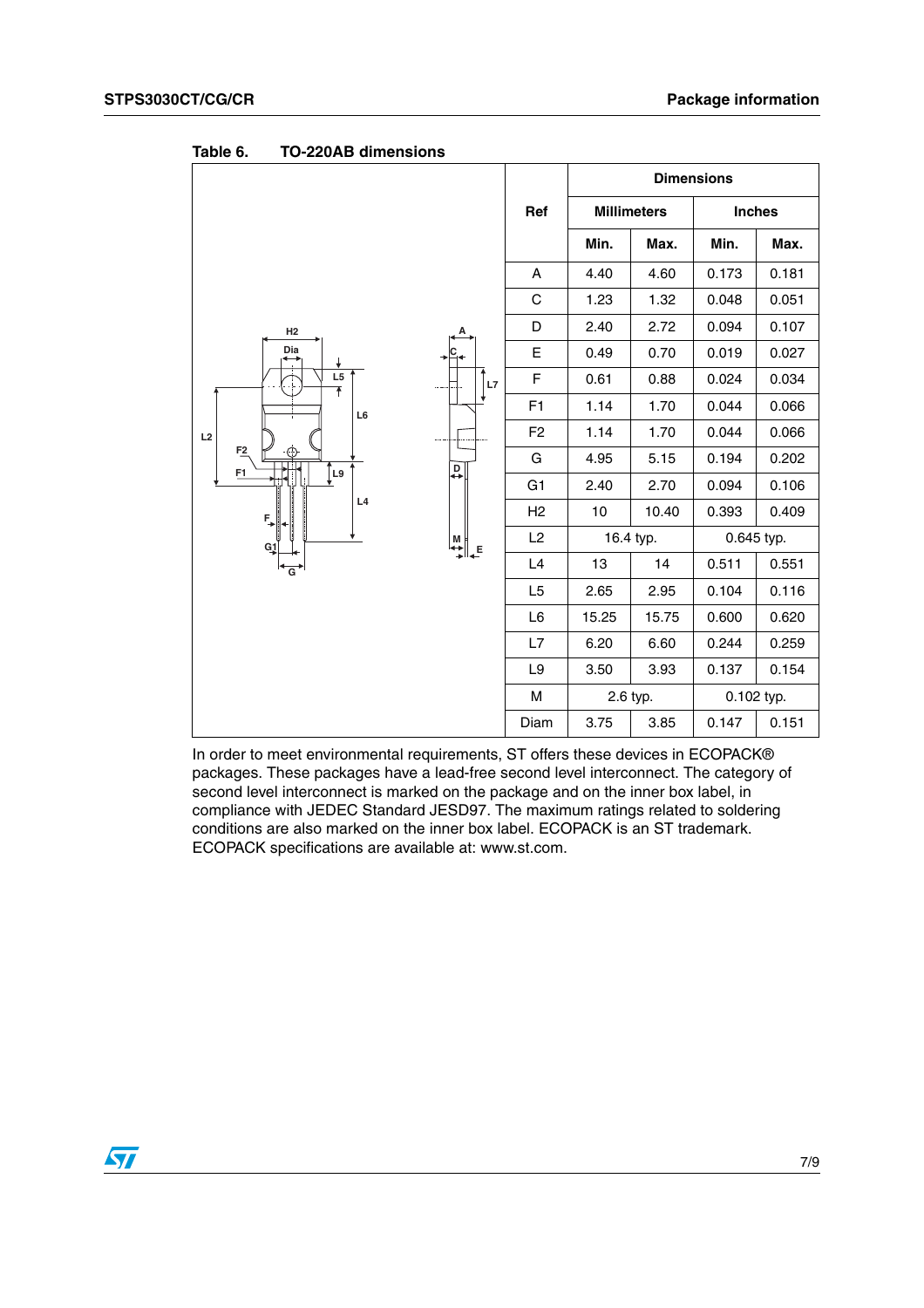# **3 Ordering information**

| <b>Ordering type</b> | <b>Marking</b> | Weight<br>Package  |                  | <b>Base qty</b> | <b>Delivery</b><br>mode |
|----------------------|----------------|--------------------|------------------|-----------------|-------------------------|
| STPS3030CT           | STPS3030CT     | TO-220AB           | 2.2 <sub>g</sub> | 50              | Tube                    |
| STPS3030CG           | STPS3030CG     | $D^2$ PAK          | 1.48 g           | 50              | Tube                    |
| STPS3030CG-TR        | STPS3030CG     | $D^2$ PAK          | 1.48 g           | 1000            | Tape and reel           |
| STPS3030CR           | STPS3030CR     | 1 <sup>2</sup> PAK | 1.49 $q$         | 50              | Tube                    |

## **4 Revision history**

| <b>Date</b> | <b>Revision</b> | <b>Changes</b>                                                                              |
|-------------|-----------------|---------------------------------------------------------------------------------------------|
| Jul-2006    | 3A              | Initial release.                                                                            |
| 16-Oct-2006 | 4               | Reformatted to current standards. Corrected dimensions for I <sup>2</sup> PAK in<br>Table 4 |